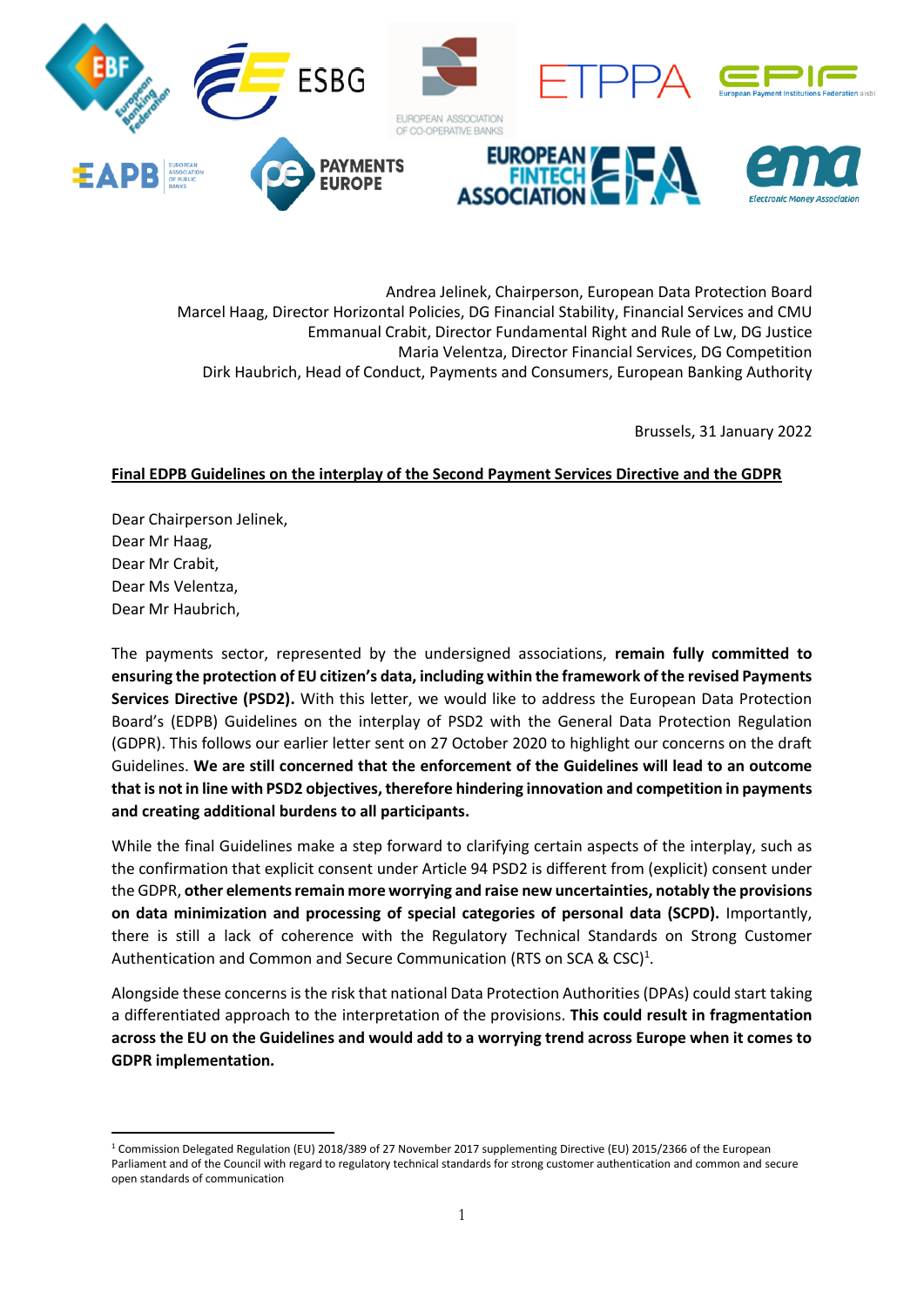

### **1. Data minimisation**

#### *a) Risk of creating a new obligation potentially in conflict with PSD2*

We remain concerned on **the interpretation of data minimisation obligations** offered by the final Guidelines, notably the use of "*digital tools to only collect personal data that are necessary for the purposes for which they are processed*." While only a recommendation, it would be very difficult to implement in practice and would be contrary to PSD2 obligations.

Pursuant to PSD2, Account Servicing Payment Service Providers (ASPSPs) are obliged to provide Third Party Providers (TPPs) with the **same information from designated payment accounts and associated payment transactions made available to the payment service user (PSU) when this PSU is directly requesting access to the account information** (see Article 36(1)(a) RTS). This is the minimum but also at the same time the maximum amount of information that ASPSPs are obliged to disclose to TPPs in order to make sure that the purposes of PSD2 can be attained.

ASPSPs abide by the principle of data minimisation when they provide access to accounts in the same way as if the PSU would be directly requesting access to its account. They do not provide access to more data than these. Alongside this, **it is the responsibility of each Payment Service Provider (PSP), as the data controller, to respect the principle of data minimisation,** undertaking its own assessment and determining the scope of data minimisation in relation to the intended purposes and the risks involved. This means that data minimisation towards PSUs and any other relevant data subjects is achieved one way or another: ASPSPs provide no more information than the bare necessary to abide by the PSPD2 obligations and Article 36(1)(a) RTS. TPPs in turn take measures to only use – and dispose of appropriately if not necessary – the data they need. We would like to point out that ASPSPs have no means to be aware of the contract between the PSU and the TPP, meaning that banks cannot know the purpose for which the TPP asks to access the PSU payment account.

As a result, there is **no need to derive from the principle of data minimisation an extra obligation** on ASPSPs to amend their APIs, since the principle of data minimisation regarding the further use of data already allocates the responsibility of each data controller. Even more so if such an obligation would entail the risk that ASPSPs infringing the RTS. **Proportionality and practicability of obligations without implying a detriment for citizens should be taken into account before deriving any new obligation for firms with such a recommendation.**

TPPs, as data controllers in the terms of the GDPR and as licensed parties, are the sole party to take decisions and put in place adequate technical measures to ensure that they only use the data that will be necessary to provide their services.

Therefore, looking at the new Example 2 in the Guidelines and the wording that "*ASPSPs allow HappyPayments to request specific fields for a range of dates",* the situation **presupposes additional technical measures on the part of ASPSPs beyond obligations laid down in PSD2,** which would run in contrary to the obligations to provide the AISPs with the same information form designated payment accounts and the responsibility of *each* data controller to data minimisation. These **technical**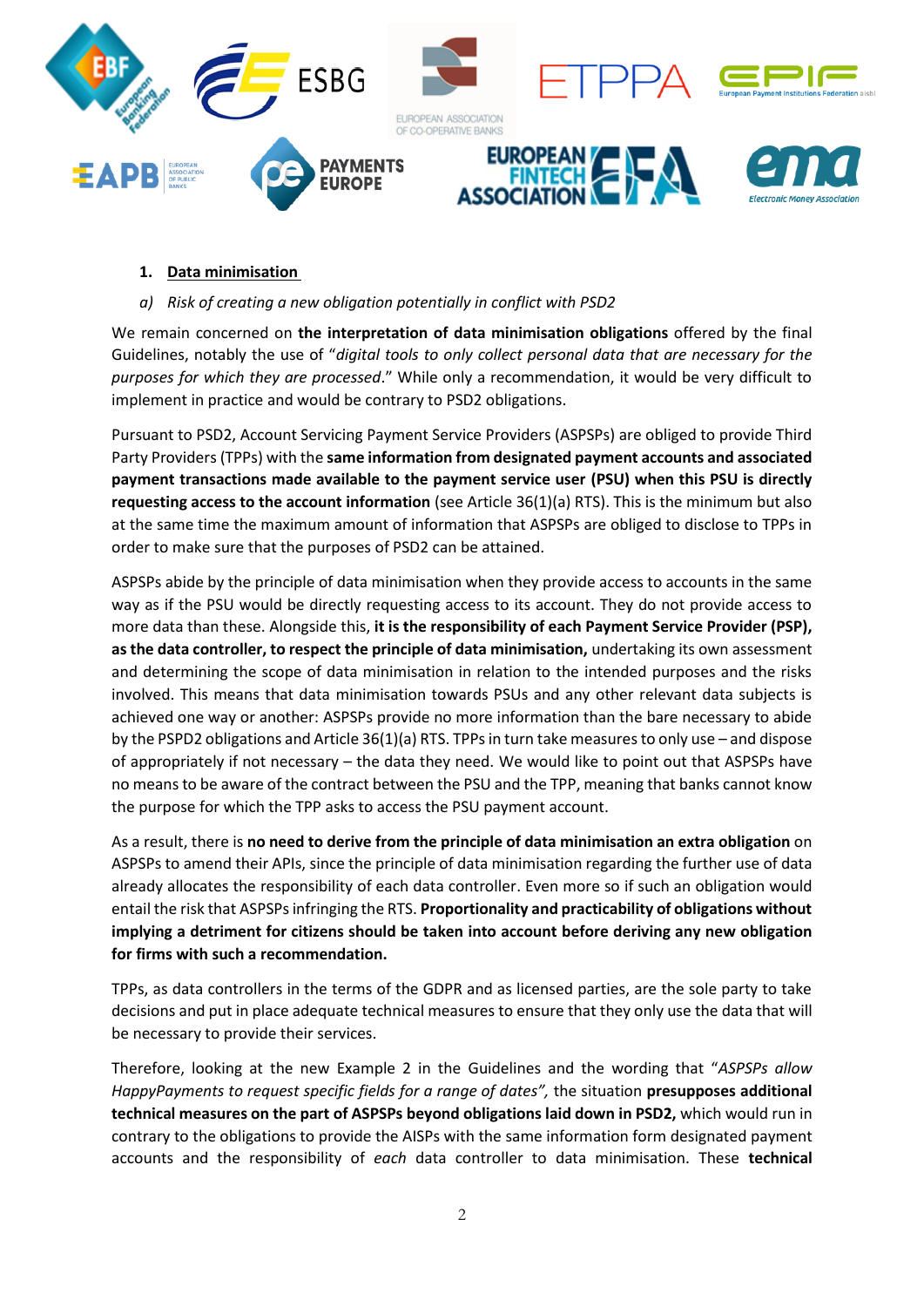

**measures are also not included in the RTS, meaning the Guidelines de facto create a new obligation for ASPSPs** and, in parallel, legal uncertainty for all actors in the PSD2 ecosystem, particularly as the compliance deadline with the level 1 EBA RTS on SCA and CSC for market participants was 14 September 2019.

Furthermore, the additional obligations that would result from the Guidelines would put additional strain on the functioning of the dedicated interfaces that ASPSPs have had to build under PSD2 because of the very detailed level of granularity. This could result in reduced performance and stability of the dedicated interface for which there are enforceable KPIs.

Please note that TPPs are subject to the principle of data minimisation as set out in Article 5(1)(c) of the GDPR. In instances where the TPP considers that not all the personal data that ASPSPs are obliged to securely provide as per the PSD2 is required in order for the TPP to provide a given TPP service, we consider the TPP may give effect to the principle of data minimisation by discarding any personal data, upon receipt, that is not required to provide the TPP service. This will ensure the TPP remains compliant with the principles relating to the processing of data as set out in Article 5 of the GDPR as well as in compliance with their contract with their customer (the payment service user).

### *b. Risk of fragmentation*

Adding to this uncertainty is the risk of fragmentation on the interpretation of the Guidelines at national level, **which may lead to uncertainty for the banking sector as well as for TPPs in their ability to offer and develop services under the PSD2 framework**. Lack of a consistent interpretation is also a significant issue for banks with cross-border actions and puts those that may be expected to amend their APIs in a **competitive disadvantage with respect to ASPSPs in other EU countries that would not be required to do so.** The level playing field is therefore threatened with this interpretation in the Final Guidelines.

This is part of a **wider trend with regards to the implementation of the GDPR across the EU, where key provisions of the GDPR (e.g., legal basis such as legitimate interest) or now the interplay between two key pieces of legislation for the banking sector, are interpreted differently – going against the spirit of the Regulation itself.** This fragmentation needs to be stemmed at EU level. We also call upon EU authorities to include considerations of coherence with GDPR obligations **in the design of future legislative actions (such as PSD2 and future open finance framework)** in order to avoid similar issues and implementation challenges in the future.

## **2. Processing of special categories of personal data (SCPD)**

Financial transaction data is not mentioned under Article 9(1) GDPR as a special category of personal data. The final Guidelines, however, seem to presume that financial transaction data could be special categories of personal data (SCPD). **This interpretation could have a considerable, extensive impact on the provision of payment services and financial services in general, going beyond PSD2.**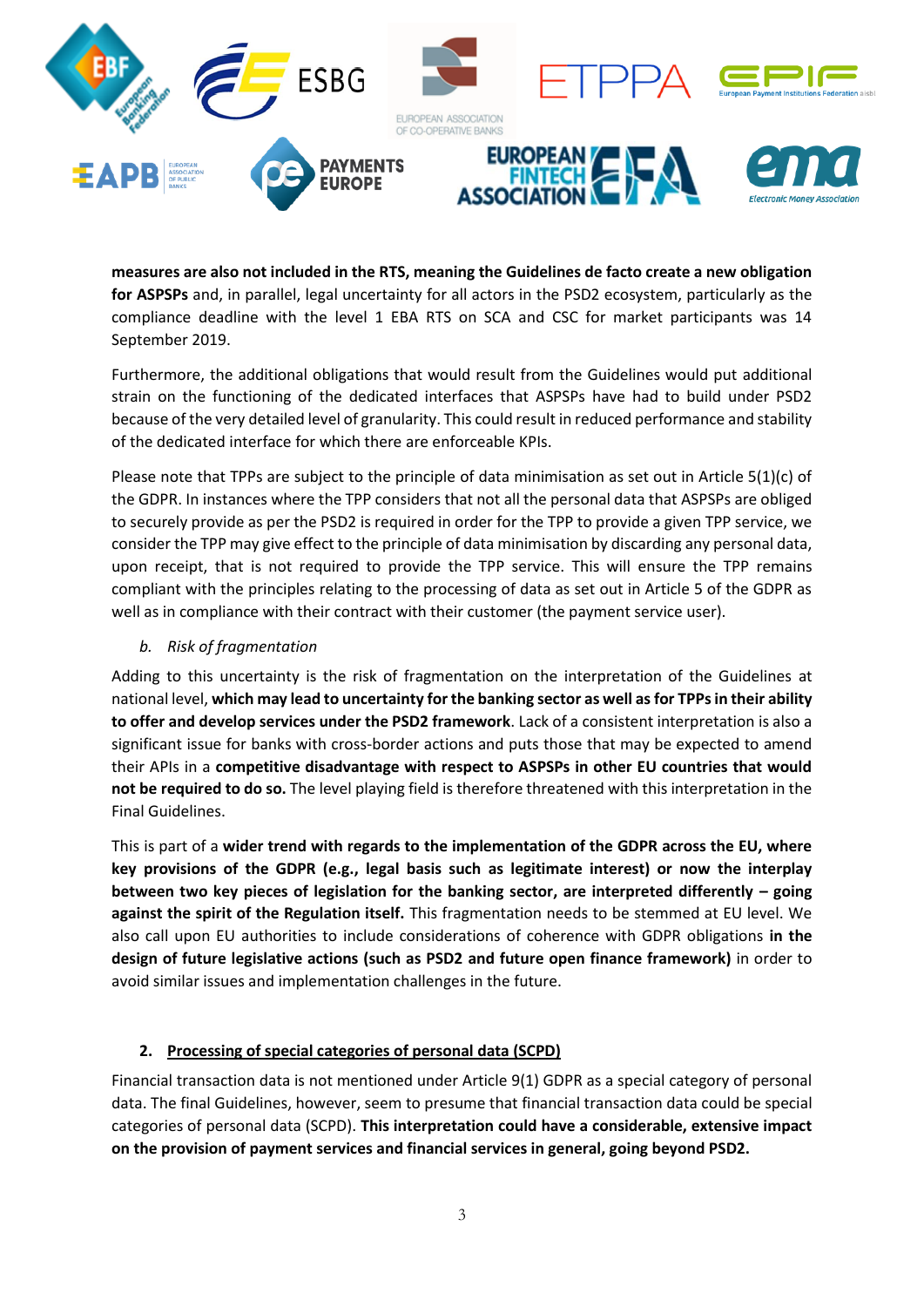

Furthermore, to extrapolate information about any category of sensitive personal data mentioned under Article 9(1) GDPR from the financial transaction data of a PSU, **processing must be intentionally undertaken by the controller (with the purpose element in mind) as clarified by the Guidelines.** In this regard, controllers would apply the conditions proscribed under Article 9 GDPR (explicit consent or the possible derogations). However, if financial transaction data are not processed in order to infer SCPD, Article 9(1) GDPR should not apply. A similar principle is included in the GDPR in Recital 51, which acknowledges that the processing of any photograph might trigger the processing of special categories of data but this should not be construed as if anyone who collects photos is processing these categories of data. Also for photographs, lacking a specific additional technical processing, there is no processing of biometric data (which are included amongst the special categories of data). We also note that while the final Guidelines softened the language with regards to implementing technical measures to prevent the processing of SCPD, for instance, by preventing the processing of certain data points, this possibility remains and could have significant repercussions. In addition to technical measures being very difficult to implement in practices**, applying any such techniques would also first necessarily imply the processing of account information to reveal SCPD, which would have a negative effect on the personal data protection of the PSU.**

It could also result in the following two scenarios:

- **Legitimate use cases could be rendered impossible**. For example, an AISP that enables customers to organise and classify payments in their transaction record would not be able to function correctly if, for example, payees and / or payors were redacted. Focusing on the whole, the key objective should be that a user/PSU should experience the same usability and "see" the same data whether the entrance is via an ASPSP or through a TPP.
- If an ASPSP were to redact data transferred to TPPs or in some other way prevent their access to data to which they are entitled under **PSD2, the ASPSP would be in breach of its obligations under PSD2.** The Guidance should not recommend measures that would force firms to breach their legal obligations.

Therefore, we would welcome a recognition that Article 9 (2)g GDPR, in any case, already would provide a legal basis for the processing of SCPD.

## **3. Further processing under PSD2**

The final Guidelines maintain that there will be no legal ground, in any case, for further processing for AISP and PISP and that the compatibility test under Article 6(4) GDPR can never reach a positive result (i.e., cannot offer grounds for further processing). However, no supporting arguments are provided as to why the end result would always be negative. This makes the decision hard to understand, but also does not give more insight in the application of this compatibility test for other use cases as well. Furthermore, it is the responsibility of the controller to assess if it is possible or not (the accountability principle and Article 24 GDPR).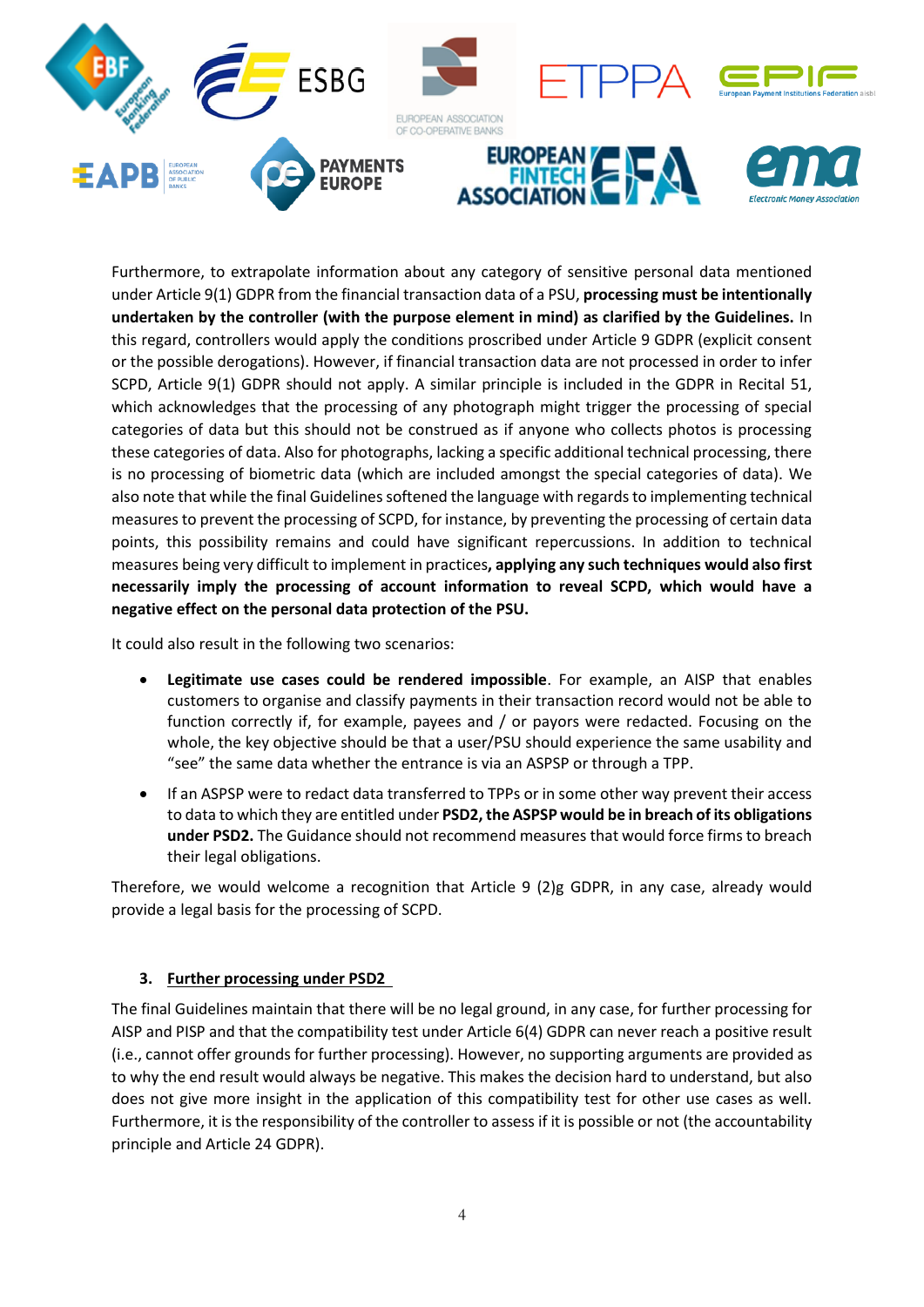

# **4. Silent party data**

Finally, we see the same risks with regard to legitimate use cases when it comes to the processing of silent party data. The final Guidelines may be interpreted in a way that TPPs only need silent party data for the purpose of contract performance and that the further processing of silent party data is generally not permissible. We believe this interpretation goes beyond the requirements of GDPR, taking into account that (i) silent party data often do not concern natural persons, but companies (phone providers, supplier of electric energy, insurances, banks, supermarkets, gas stations etc.) or public authorities and therefore, the processing of silent party data falls outside the scope of the GDPR, and (ii) that the processing of silent party data may be necessary (indispensable) for other legitimate interests. We do not see objective reasons for a general exclusion of the processing of silent party data for other legitimate interests in terms of Art. 6 (1)(f) GDPR, provided that the rights and freedoms of these silent party data subjects are adequately considered by the TPPs in the context of a balancing exercise in terms of Art. 6(1)(f) GDPR and that appropriate technical and organizational measures are taken by the TPPs for the adequate protection of silent party data.

## **5. Conclusion**

In highlighting the concerns with regards to processing of SCPD, data minimization, and further processing under PSD2, we aim to demonstrate that uncertainties remain in the interaction of these two frameworks despite the publication of the final EDPB Guidelines. Some of these include measures which could imply a breach of obligations and detriments for all parties involved, notably payment service users.

We would therefore welcome to continue the discussion between all relevant institutions and stakeholders in the GDPR-PSD2 ecosystem to address these challenges and provide legal certainty for all actors to enable them to meet their obligations and continue to provide services for their customers. We thank you for your attention and remain available to discuss these issues further. In the meantime, we would be pleased to receive your preliminary view on our points above.

Yours sincerely,